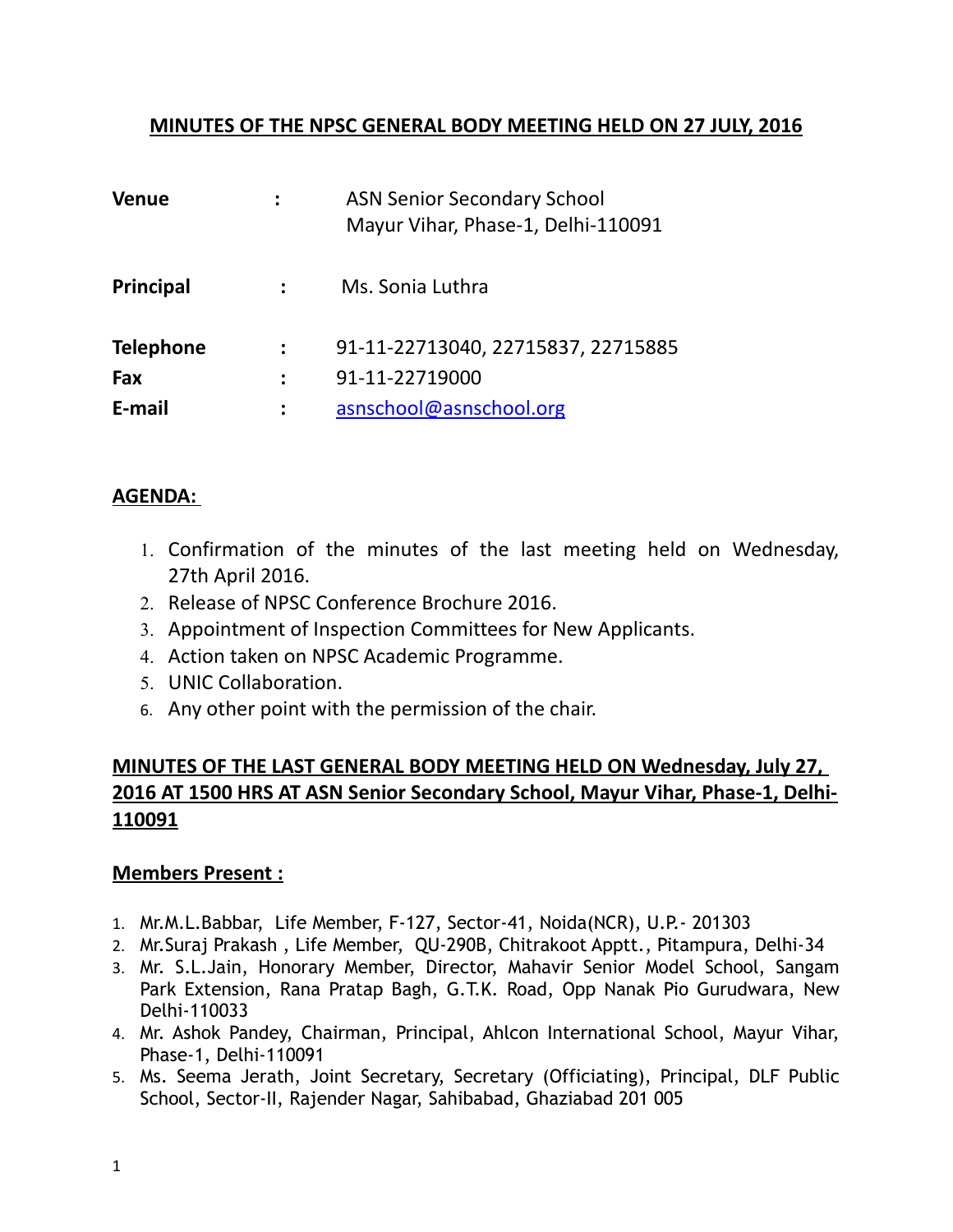- 6. Mr. A. P. Sharma, Member-Executive Council, Apeejay School, Sheikh Sarai I, Phase-1, New Delhi-110017
- 7. Mr. Laksh Vir Sehgal, Member-Executive Council, Bal Bharti School, Ganga Ram Hospital Marg, New Delhi -110060
- 8. Ms. Rekha Sharma, Member-Executive Council, Bal Bharati Public School, Sector-14, Rohini, New Delhi-110085
- 9. Ms. Dharmandra Goyal, Member-Executive Council, Delhi Public School, Sector-9, Vasundhara, Ghaziabad-201012
- 10. Ms. Sudha Acharya , Member-Executive Council, ITL Public School, Sector-9, Dwarka, New Delhi-110075
- 11. Sr.Janet, Member- Executive Council, Convent of Jesus & Mary, Bangla Sahib Lane, New Delhi-110001
- 12. Ms.Rachna Pant, Member Executive Council, Ramjas School, Sector-4, R.K Puram, New Delhi-110022
- 13. Dr (Ms.) Ruchi Seth, Member Executive Council, Lotus Valley International School Sector-126, Taj Expressway, Noida
- 14. Ms. Sonia Luthra, ASN. Sr. Secondary School, Mayur Vihar, Ph-1, New Delhi-110091
- 15. Ms.Minakshi Kushwaha, Birla Vidaya Niketan, Sector-4, Push Vihar, New Delhi-110017
- 16. Sr. Joviana Fernandes A.C, Carmel Convent School, Malcha Marg, Chanakya puri, New Delhi-110021
- 17. Mr. Sunil Maini, Crescent Public School, Saraswati Vihar, Pitampura,New Delhi-110034
- 18. Ms. Rashmi Raj Biswal, DAV Public School, Outer Ring Road , Pushpanjali Enclave, Pitampura, New Delhi-110034
- 19. Dr. V K Chopra, DAV Public School, Sector-2, T.H.A, Rajender Nagar, Sahibabad, Ghaziabad-201005
- 20. Fr. Babu Varghese, Don Bosco School, Alaknanda, New Delhi-110019
- 21. Dr. S.K Sharma, Greenfield Public school, GTB Enclave, Dilshad Garden, New Delhi-110091
- 22. J.S.Ghuman, Guru Harkrishan Public School Poorvi Marg, Vasant Vihar, New Delhi-110057
- 23. Ms. Nishi Manglik, Gyan Bharti School, Saket, New Delhi-110017
- 24. Ms. Sumati Anand, Gyan Mandir, E-Block, Naraina Vihar, New Delhi-110028
- 25. Ms. Heemal Handoo Bhat, Hansraj Model School, Road No.73, Punjabi Bagh, New Delhi-110026
- 26. Mr. Zubair A. Khan, Humdard Public School, Talimabad, Sangam vihar, New Delhi-110062
- 27. Dr.Rajesh Hassija, Indraprastha International School Sector-10, Dwarka, New Delhi-110075
- 28. Ms. Divya Bhatia, Amity International School, Road No.44, M-Block, Saket, New Delhi-110017
- 29. Dr. Priyanka Mehta, Amity International School , Near Samachar Apartments, Mayur Vihar, Phase I, Delhi-110091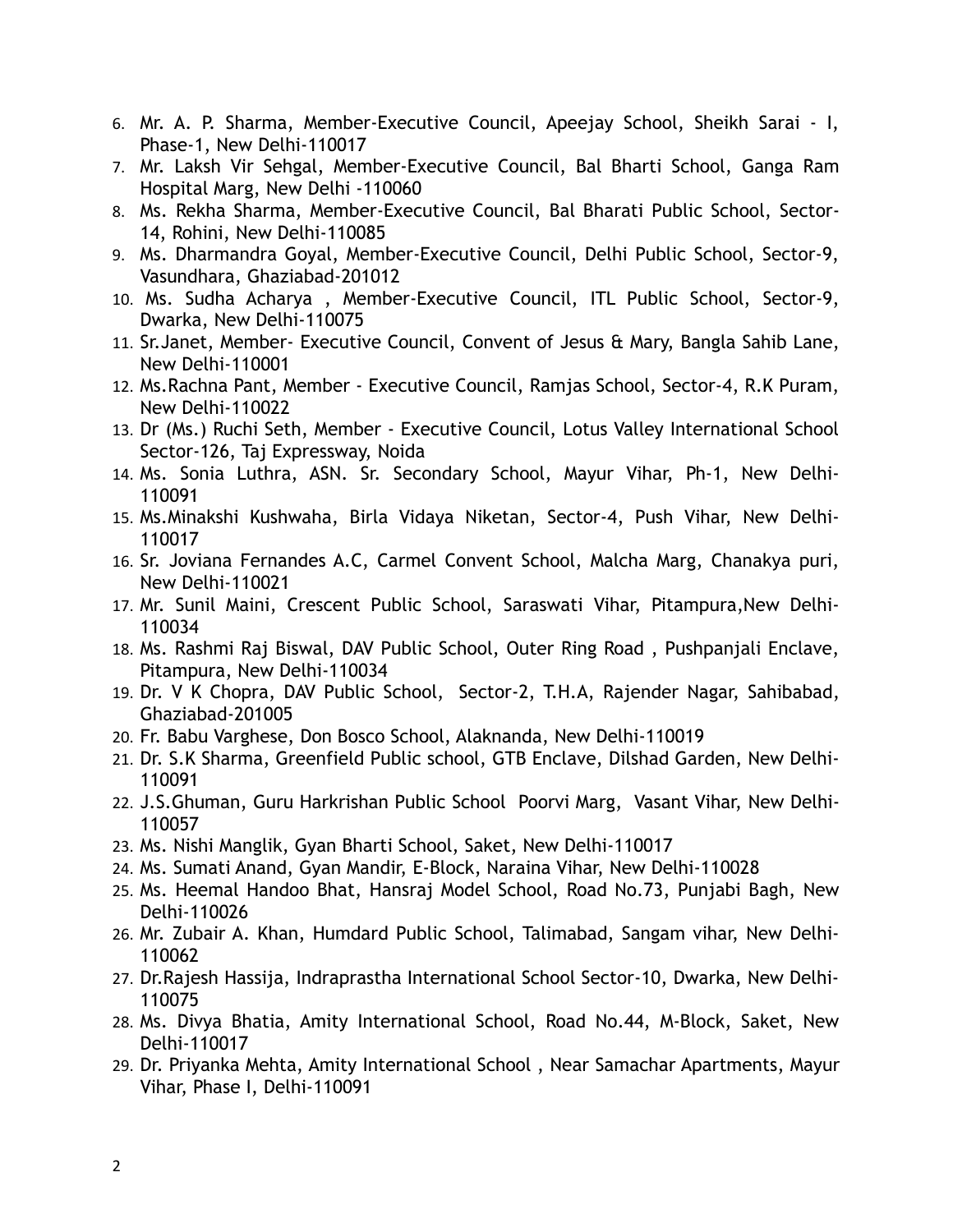- 30. Mrs. Ameeta Mohan, Amity International School, Pushp Vihar, Sector 7, Delhi-110091
- 31. Dr.(Ms.) Bhawna Malik, Lovely Public Sr. Secondary School Priyadarshini Vihar, Laxmi Nagar, New Delhi-110088
- 32. Mr.B C Pandey, Mahavir Senior Model School Sangam Park Extension, Rana Pratap Bagh, GTK Road, Opp Nanak Pio Gurudward, New Delhi-110033
- 33. Ms.Renu Suri, Manav Sthali School, R-Block, New Rajinder Nagar, New Delhi-110060
- 34. Sr. Stella Joseph, Mater Dei School, Tilak Lane, New Delhi-110001
- 35. Mr.Neeraj K.Bedhotiya, Mayoor School, Ranade Marg, Alwar Gate, Ajmer-305008
- 36. Ms.Jyoti Arora, Mount Abu Public School, Sector-5, Rohini, New Delhi-110085
- 37. Dr D K Pandey, N C Jindal Public School, Road No. 73, West Punjabi Bagh, New Delhi-110026
- 38. Mr.Prashant Parashar, N.K. Bagrodia Public School, Ahinsa Marg, Sector-9, Rohini, New Delhi-110085
- 39. Ms. Ruma Purkayastha, Navy Children School, Satya Marg, Chanakya Puri, New Delhi-110021
- 40. Mrs. Mohini Bindra, Ramjas School, Pusa Road, New Delhi-110005
- 41. Dr (Ms.) Indu Khetarpal, Salwan Public School, Girdharilal Salwan Marg, Rajinder Nagar , New Delhi-110060
- 42. Br. E L Miranda, St. Columba's School, Ashok Place, New Delhi-110001
- 43. Ms. Tania Joshi, The Indian School, Josip Broz Tito Marg, Sadiq Nagar (Near Moolchand Flyover), New Delhi-110049
- 44. Ms.Sharmila Raheja, Uttam School for Girls, B-Block, Shastri Nagar, Ghaziabad

#### **LEAVE OF ABSENCE:**

- 1. Ms. Chitra Nakra, Principal, Vedvyasa DAV Public School, D- Block, Vikaspuri, New Delhi
- 2. Ms. Malini Narayanan, Principal, Army Public School, Shankar Vihar, Delhi Cantt.
- 3. Ms. Sadhana Bhalla, Principal, Mira Model School, B-Block , Janak Puri, New Delhi
- 4. Ms. Krishna Bhati, Principal, Maharaja Sawai Mansingh Vidyalaya, Sawai Ram Singh Road, Jaipur
- 5. Ms. Meenu Goswami, Principal, Bal Bharti School, H-4-5, Parwana Road, Behind Police Lines, Pitampura, New Delhi

The meeting commenced with an innovative and interesting Multifaith Mime Act on World Unity by students of ASN Senior Secondary School.

Principal, Ms. Sonia Luthra extended a warm welcome to all members.

The day also marked the death anniversary of the People's President, Dr. A P J Abdul Kalam. The second last book written by him – **Transcedence**, My Spiritual Experiences with Pramukh Swamiji was circulated to commemorate the death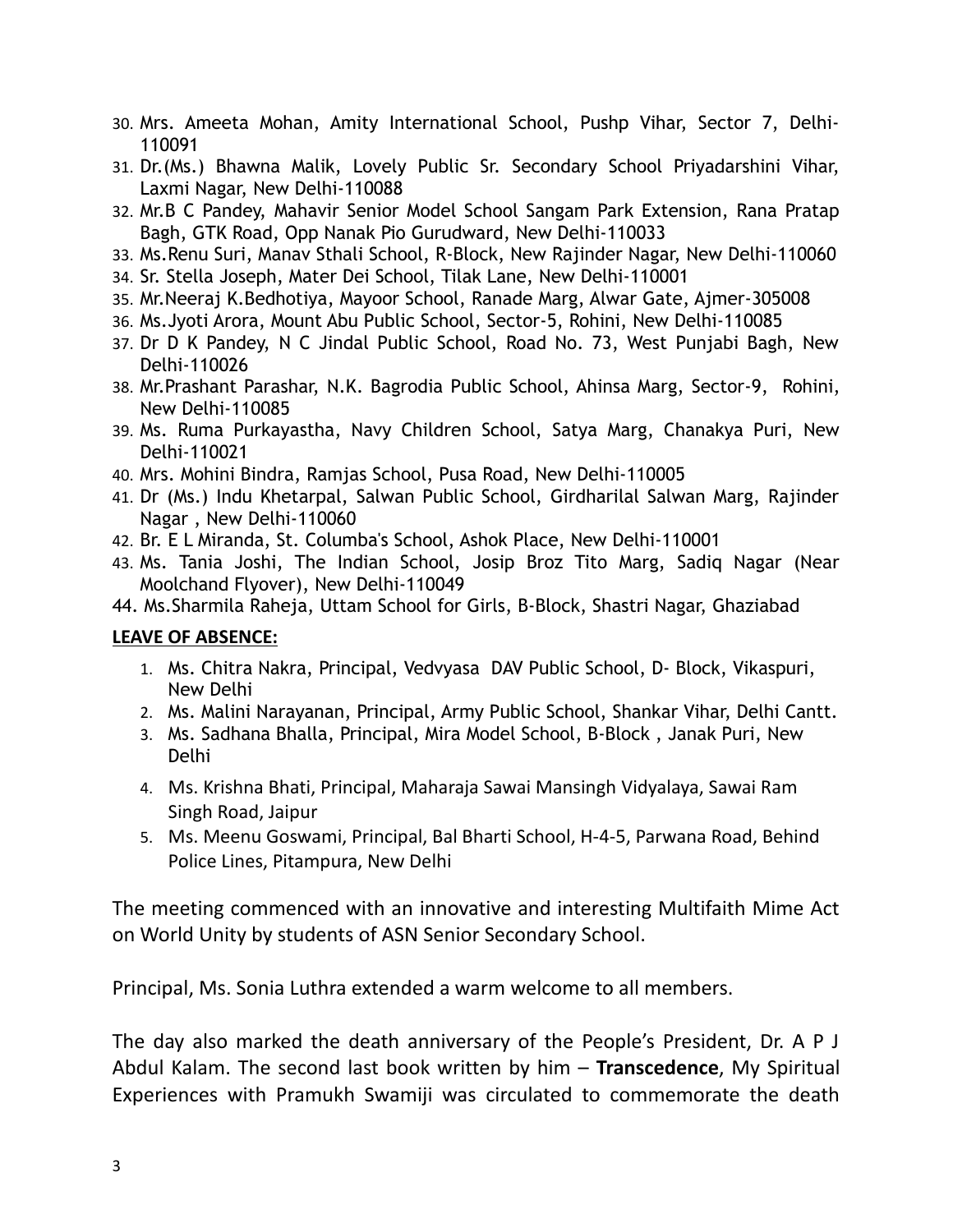anniversary of the 'Missile Man of India' along with a video provided by Akshardham Temple.

Chairman, Mr. Ashok Pandey began the meeting by congratulating everyone for their excellent board results and academic accomplishments in the session 2015- 16.

# **Agenda Item No. 1: Confirmation of the minutes of the last meeting held on Wednesday, 27th April 2016:**

- Mr. Ashok Pandey informed the house that the minutes of last General Body Meeting of NPSC were sent to all members by e-mail and also updated on the NPSC website. No observations were received. The members confirmed the same.
- Mr. Pandey informed the house about the appointment of Ms. Seema Jerath as the Officiating Secretary. Since, Ms. Deepika T. Singh resigned due to an assignment she had taken up in Dubai, it was proposed that Ms. Seema Jerath, Joint Secretary NPSC, currently officiating as the Secretary to continue in the same capacity for the remaining term. The same was accepted by Ms. Seema Jerath as well.
- The Chairman congratulated the distinguished member principals of the NPSC who have contributed in a book released by the CBSE, titled 'Alternatives to Homework'. Mrs. Anuradha Joshi, Mrs. Sumati Anand, Mrs. Sharmila Raheja and many more were an integral part of the Editorial Board. A copy of the book is available online apart from the hard copy.

## **Agenda Item No. 2: Release of NPSC Conference Brochure 2016:**

- The NPSC Conference Brochure 2016 was unveiled by Mr.Suraj Prakash, Mr. S.L. Jain, and Mr. M. L. Babbar.
- Instead of the CD, as always, the brochure is now accompanied by a DVD which contains the complete NPSC Conference 2016 Photo Album, soft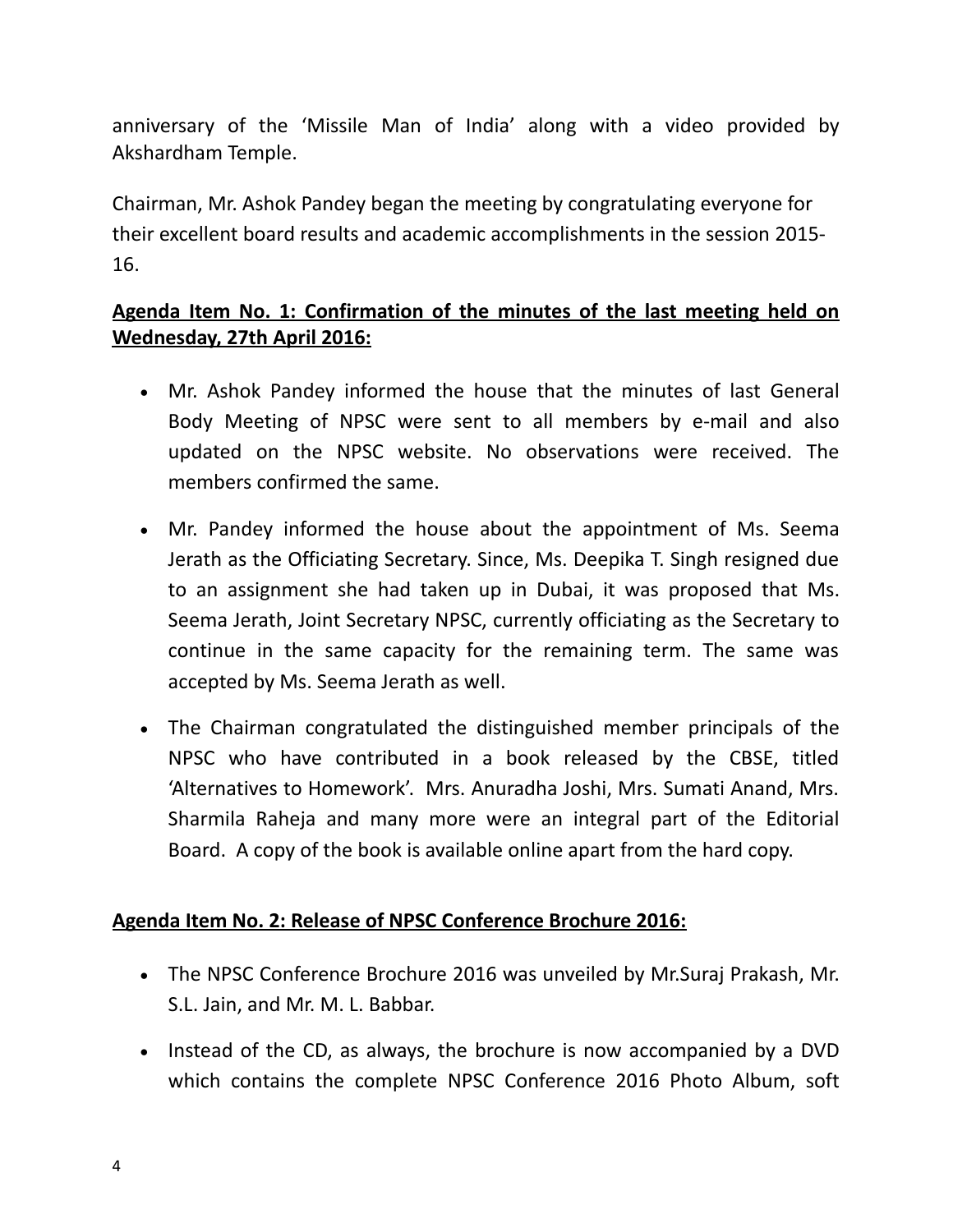version of the NPSC Brochure and the PowerPoint Presentations of all speakers.

# **Agenda Item No. 3: Appointment of Inspection Committees for New Membership:**

 The house was informed that 9 new schools have applied for membership of the NPSC. Applications have been scrutinized and the inspection committee is being constituted for these new schools.

# **Agenda Item No. 4: Action taken on NPSC Academic Programme:**

- Mr. Ashok Pandey conveyed to the house that the **European Union** has written to NPSC that they would like to send their ambassadors to various schools. Coincidentally there are 28 countries in the European Union and 28 schools have confirmed hosting them. Names of schools have been forwarded to them. They will write to individual schools and seek the date and convenience to take their project ahead. Some schools requested Mr. Pandey to resend the invitation because they could not apply earlier. Mr. Pandey promised to do so.
- Mr. Pandey referred to his earlier mail regarding **edX Online Courses** sent during vacations containing suggested courses for teachers and principals or anyone who aspires to be a school leader. He encouraged schools to explore the learning opportunities offered.
- It was shared that the **Australian Council of Educational Research (ACER)**, publisher of the magazine **'Teacher'** is very keen to take out a special issue in collaboration with NPSC. They will be writing to all schools on the contours of the issue and all members can contribute for this special issue. This issue will be created entirely by the collaboration of NPSC and Teacher Magazine under the ACER terms and conditions.
- Highlights of the actions taken on the Academic Work that were planned during the last meeting were shared. The calendar of NPSC activities 2016-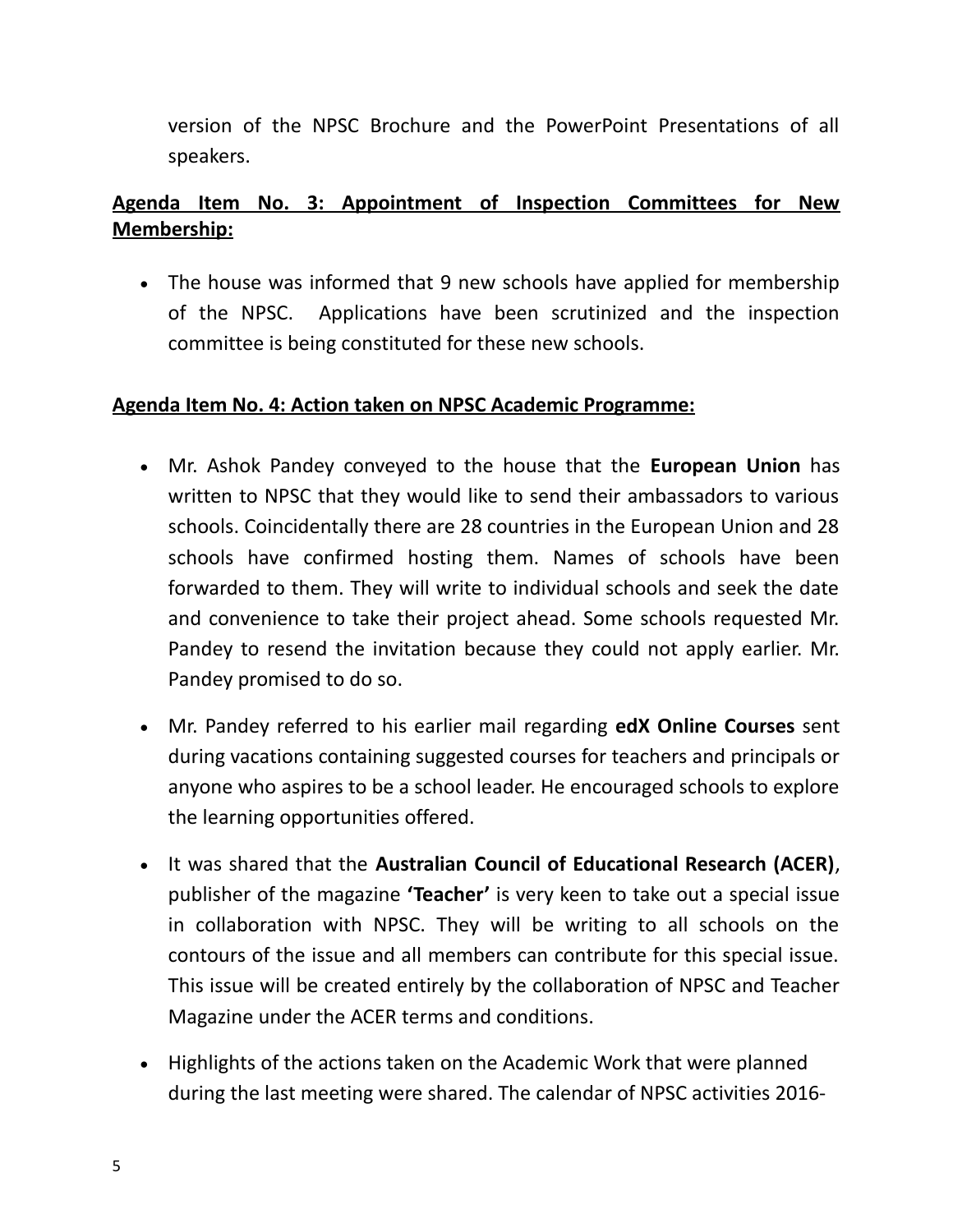17 was tabled for a final approval. Upcoming projects and workshops to be conducted in the schools were announced and all schools were encouraged to get involved in at least one project. The proposed calendar of the projects in the pipeline are as follows:

| S.No           | <b>Name of the Activity</b>                                                 | <b>Date</b>                                  | <b>Organising School</b>                                                                                                                                                 |
|----------------|-----------------------------------------------------------------------------|----------------------------------------------|--------------------------------------------------------------------------------------------------------------------------------------------------------------------------|
| $\mathbf{1}$   | Science Workshop                                                            | $6^{th}$ Aug, 2016                           | <b>Ahlcon International</b><br><b>School</b><br>Mayur Vihar, Ph-1, Delhi-<br>110091, in collaboration<br>with Deptt. Of Edu &<br>Training, Australian High<br>Commission |
| $\overline{2}$ | <b>EU Comes to School</b>                                                   | Names sent to EU office                      |                                                                                                                                                                          |
| 3              | <b>Edx Courses</b>                                                          | Mail sent to all schools                     |                                                                                                                                                                          |
| 4              | Ideas to Innovation                                                         | 19 <sup>th</sup> Aug, 2016                   | <b>DLF Public School</b><br>Sector -2 Rajender Nagar,<br>Sahibabad, Ghaziabad-<br>201005                                                                                 |
| 5              | Workshop on Pedagogy                                                        | 20 <sup>th</sup> Aug, 2016                   | Ramjas School<br>Sector-4, R.K Puram,<br>New Delhi-110022                                                                                                                |
| 6              | Workshop on Art<br>a)<br>Slam Poetry Edu Tech<br>b)                         | 23rd Aug, 2016<br>9 <sup>th</sup> Aug, 2016  | <b>Springdales School</b><br>Upper Ridge Road<br>Junction, Pusa Road, New<br>Delhi-110005                                                                                |
| 7              | Sports tournament                                                           | $6^{th}$ Sep – 9 <sup>th</sup> Sep, 2016     | <b>Bal Bharti School Ganga</b><br>Ram Hospital Marg, New<br>Delhi -110060                                                                                                |
| 8              | Teacher Magazine-NPSC                                                       | Sept 2016                                    | Publication of articles by<br>NPSC Principals in the<br>Teacher magazine<br>(ACER). Details will<br>follow.                                                              |
| 9              | Science for STG<br>a)<br>Online Course for<br>b)<br><b>History Teachers</b> | Sep – Dec, 2016<br><b>Starts 8 Aug, 2016</b> | <b>UNIC-NPSC</b> Collaboration                                                                                                                                           |
| 10             | <b>Action Research</b>                                                      | Dates to be<br>announced                     | <b>Mira Model School</b><br>B-Block, Janak Puri, New<br>Delhi-110058                                                                                                     |
| 11             | <b>Best Practices</b>                                                       | Dates to be<br>announced                     | <b>Ahlcon International</b><br><b>School</b>                                                                                                                             |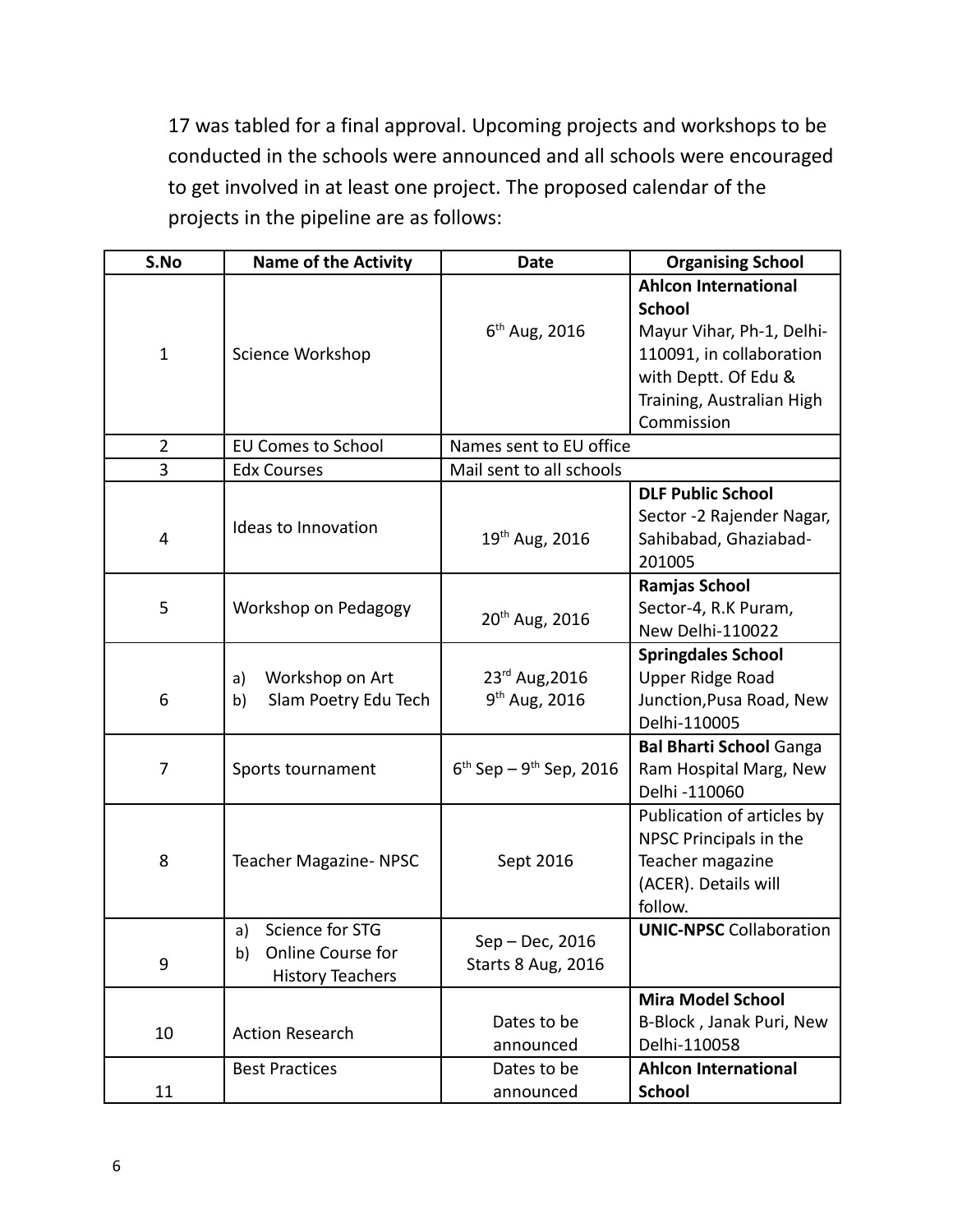|  | Mayur Vihar, Ph-1, Delhi- |
|--|---------------------------|
|  | 110091                    |

#### **Agenda Item No. 5: UNIC Collaboration:**

- UNIC and NPSC jointly will be conducting a competition for students titled "Change Climate Change", *a creative competition for NPSC schools to build on the 43rd Annual NPSC Conference with the focus on Sustainable Development Goals*. Students will come up with ideas for climate change mitigation through slogan and poster making, art (paintings, origami etc.) and creating working science models. The preparation time for these activities will be two months followed by the SDG MELA. Representatives from the UN along with experts will review and judge the competition. The closing date for registering with UNIC for the competition is September 1, 2016. The last date of submission of entries in all three categories is December 1, 2016.
- An online course for History teachers, "The Holocaust: An Introduction" which delves into the Nazi Germany Ideology and studies about the Jews and the World has been recommended by the UNIC. Mr. Pandey requested all schools to encourage their social science or history teachers to register for the course at the earliest. It is a 3 to 4-week online course and involves recognition and certification as well.

## **Agenda Item No. 6: Any other point with the permission of the chair:**

**Mr. S. L. Jain Briefing on Pending Court Cases -** Mr. Jain briefly reiterated the standard practice of accepting fees in NPSC schools, most of whom didn't get any grant from the government. He discussed the usual school fee structure:

> o **Tuition Fee** has been defined to be catered to Academic expenditures, mainly the money spent on salaries and establishment and certain other academic nature expenditure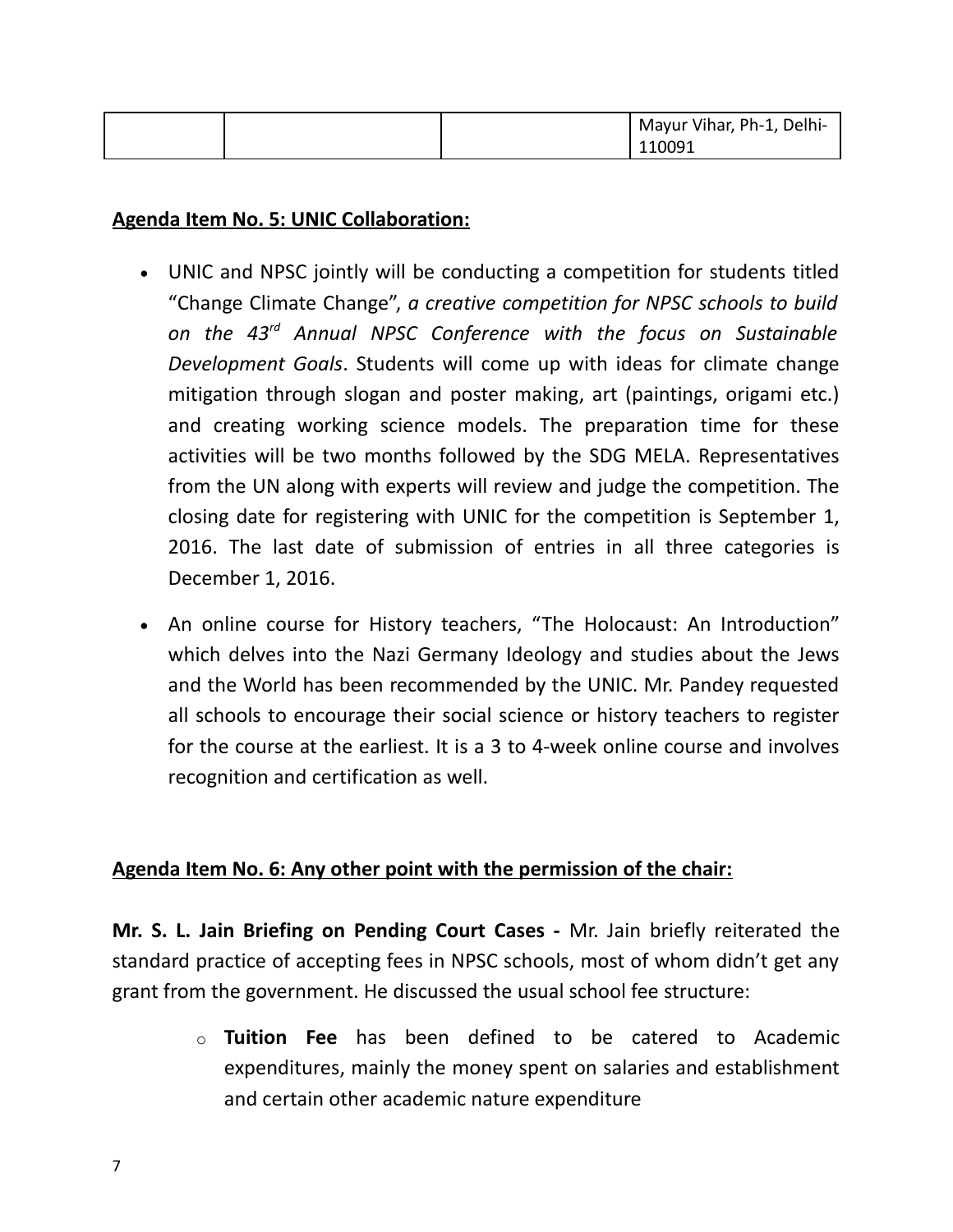- o **Annual Charges** is to meet the overheads like maintenance of playfield, electricity, property tax, repairs and maintenance, appreciation, taxes etc.
- o **Development Fee** (was earlier 10% of the tuition fee) is to improve your infrastructure.
- o Now, the Supreme Court has allowed to charge up to 15% of the tuition fee to meet the developmental expenditure or the capital expenditure.
- o **Other** specific expenditure that can be charged, if there are specific activities such as outdoor tours or additional activities.
- Earlier, as per the Act, a notification about the fee structure for the ensuing academic session was only to be shared with the Directorate of Education before April 1 i.e. before the start of every session.
- Now, the Delhi Govt. has issued an order, in February 2016 that the fee we are going to levy or increase for the new academic session will have to be approved from the Directorate of Education.
- Our review petition on the subject has been rejected. Our stand on the subject is that obtaining prior approval only applies in the case of midsession increase.
- He addressed the issue of schools being inspected by the Directorate of Education:
	- o He informed that a letter has been sent to the Directorate of Education and is available on social media and copies can be made available to all members. The letter can be handed over to the Inspection Team visiting schools to state the rules and limits of the inspection.
	- o In some schools the Inspection Teams insisted on meeting the parents. Mr. Jain clarified that schools can deny on the grounds that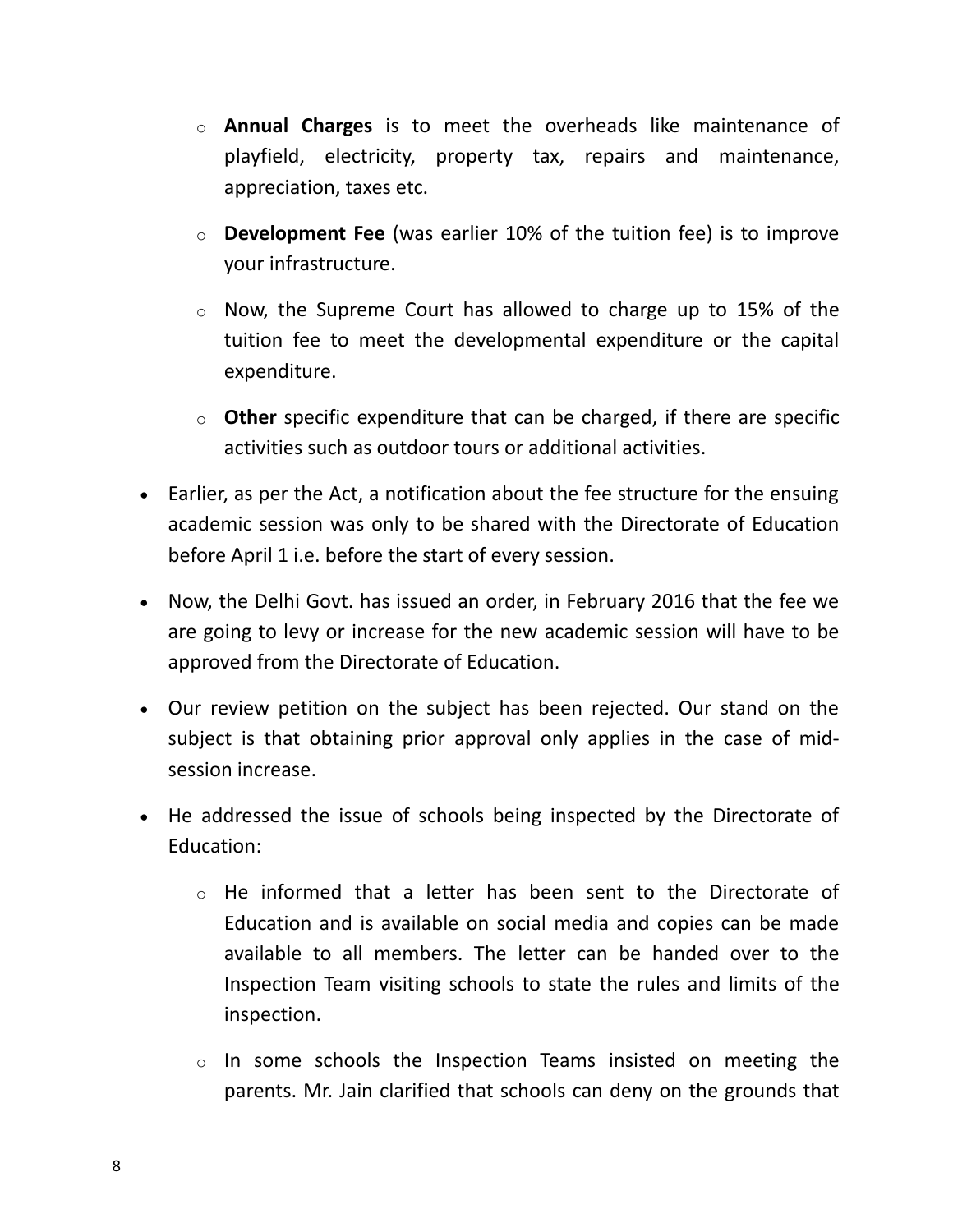parent data is private and exclusive and cannot be shared as per privacy policy of the school.

- o In case they **do** talk to any parent, we write to them that it is under protest.
- $\circ$  Any old records they ask for may be denied as well.
- Once a show-cause notice is issued it can be challenged in the court. It was put forth that there are two available options:
	- $\circ$  Appeal to the Supreme Court against the order that our review petitions have not been entertained, or
	- o Challenge the order in the High Court on various grounds.
- To the question on how much fee should be charged there was an agreement on the following:
	- $\circ$  Continue to charge the earlier fee of the previous year, session 2015-16.
	- $\circ$  In case the fee has been already hiked, either roll back or adjust for future dues.
- He also explained that this order is applicable only to those schools which have DDA land or in the schools where the allotment letter has this clause. In case of a discrepancy it is the allotment letter that will prevail.
- There were some more questions from members regarding the fee issue and the court orders regarding the EWS. Mr. Jain clarified that the issue is pending in the court and as far as the department order is concerned, we have to give admission. However, schools may deal with the issue for the time being depending on their specific constraints and limitations.
- Mr. Ashok Pandey summarized the discussion by stating the points that mainly emerged from the situation presented by Mr. Jain:
	- $\circ$  The fee hike approval has not gone in the favor of schools as of now.